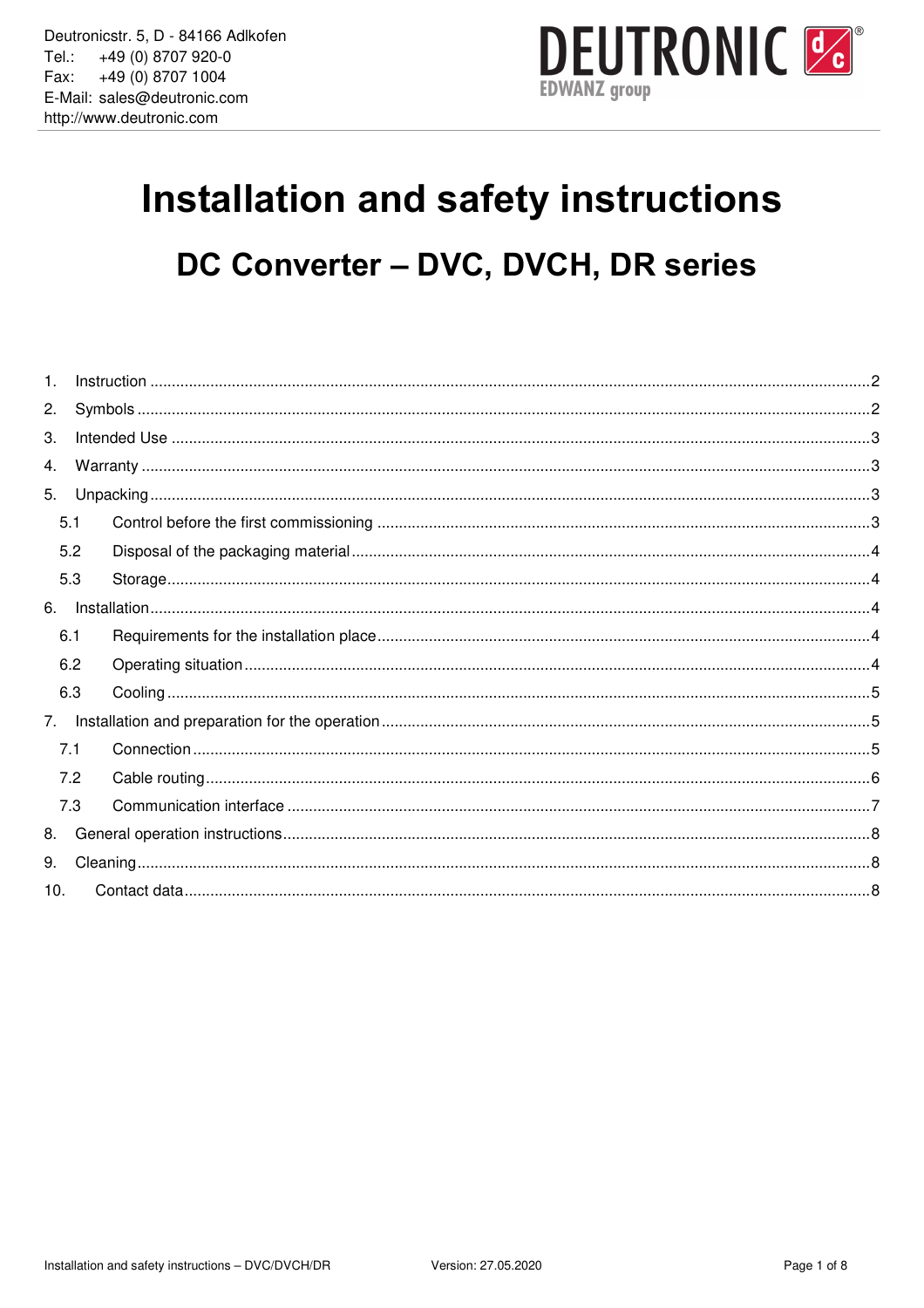

# **1. Instruction**

The following installation and safety instructions have to be observed before commissioning a DC Converter of the DVC, DVCH and DR series (described as device or DC/DC converter in the following).

The user (also referred to as system integrator) is provided with important information to detect existing danger potentials and to minimize the risk of personal or material damages.

This document does not make any claim to completeness and considers the risks known to the manufacturer.

The operation of the device may only be carried out by qualified and instructed personnel.

The DC/DC converters should be seen as system components. The responsibility for the application of the DC/DC converter in the application including the risk analysis is subject to the system integrator. Additionally, the model specific data sheets must always be observed.



This instruction should always be kept easily accessible.

# **2. Symbols**

The used safety and warning symbols have the following meaning:

# **DEVICE LABEL DEVICE AND DOCUMENTATION LABEL** Read the operation manual Information Warning of electrical voltage  $\blacksquare$  Note Warning of hot surface  $\parallel$  AN General warning signal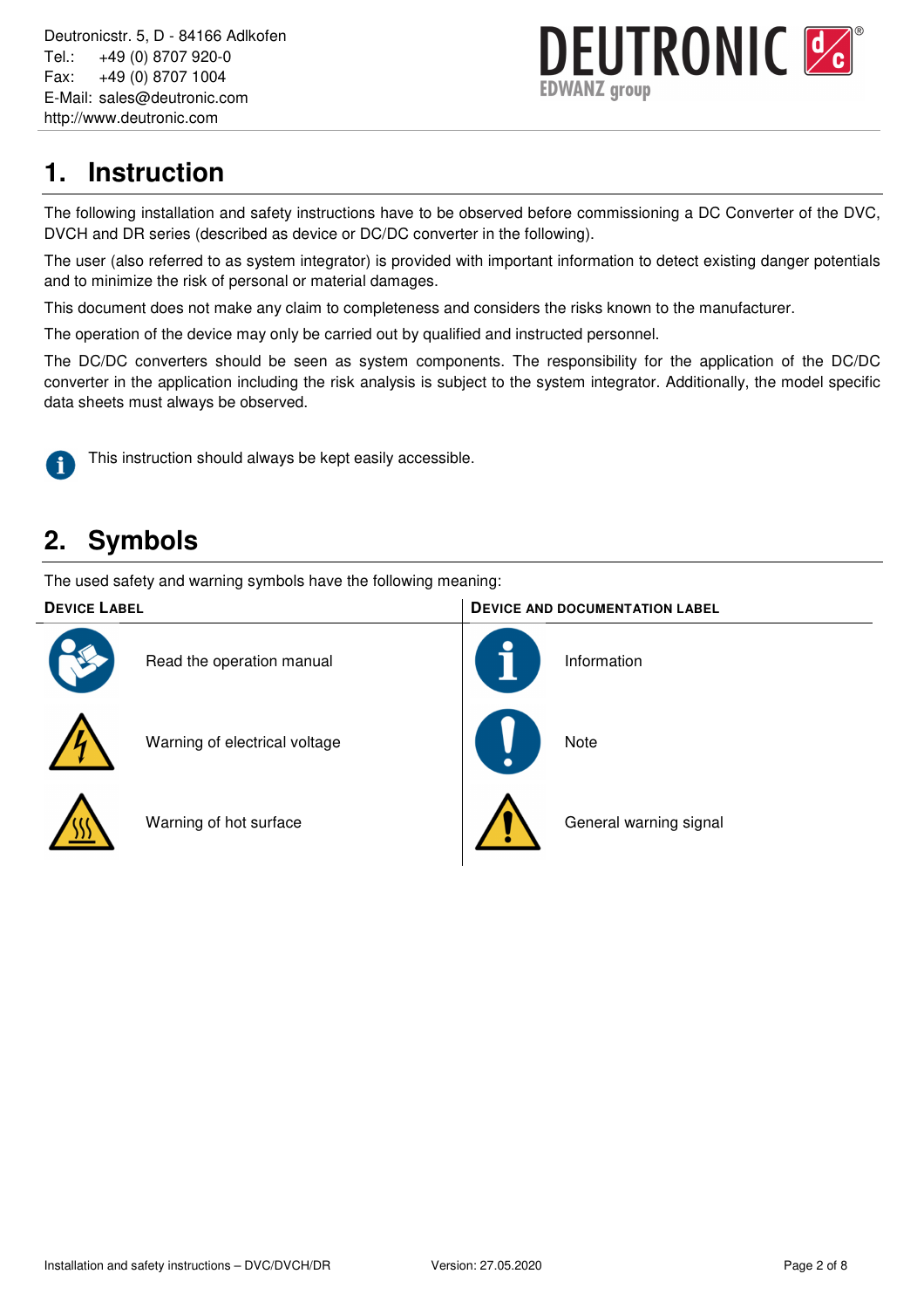Deutronicstr. 5, D - 84166 Adlkofen Tel.: +49 (0) 8707 920-0 Fax: +49 (0) 8707 1004 E-Mail: sales@deutronic.com http://www.deutronic.com



# **3. Intended Use**

In its basis version, the device is exclusively intended for the industrial use.

Additional certifications might be necessary (e.g. E1 approval). Contact Deutronic Elektronik GmbH for specific applications.

The device may only be installed and operated by qualified and instructed personnel.

A DC/DC converter converts DC voltage applied at the input into DC voltage with higher, lower or inverted voltage level. The conversion is carried out by a periodically working electronic switch and one or more energy storages devices. The DC/DC converters by Deutronic Elektronik GmbH are equipped with internal EMC filters to quarantee EMC conformity according to basic industry standards. Nevertheless, additional measures may be necessary during the installation, considering also the field of application and ambient conditions, to ensure EMC conformity with the applicable product standards.



For the respective application, it is essential to consider whether a galvanic isolation is required between the input and output circuits.

The DC/DC converter must be selected accordingly.

## **4. Warranty**

Deutronic Elektronik GmbH wants to point out that all warranty claims expire, if: i

- the device was opened and/or the seal is damaged.
- the device was changed mechanically or electrically.
- the device was operated under non-intended use
- prohibitions and instructions of this manual were violated.
- accessories not approved by Deutronic Elektronik GmbH were used

# **5. Unpacking**

## **5.1 Control before the first commissioning**

- Check the delivery immediately after receipt for completeness and transport damages such as mechanical damages to the device housing, cables or accessories.
	- If there is damage to the device, this needs to be reported to the transport company immediately.
	- If there are damages to the device, to cables or accessory parts detected or suspected, do not proceed with the installation and commissioning under any circumstances.
	- In this case, label the device as defective.
	- After a hard hit or fall damage, the device should not be used anymore.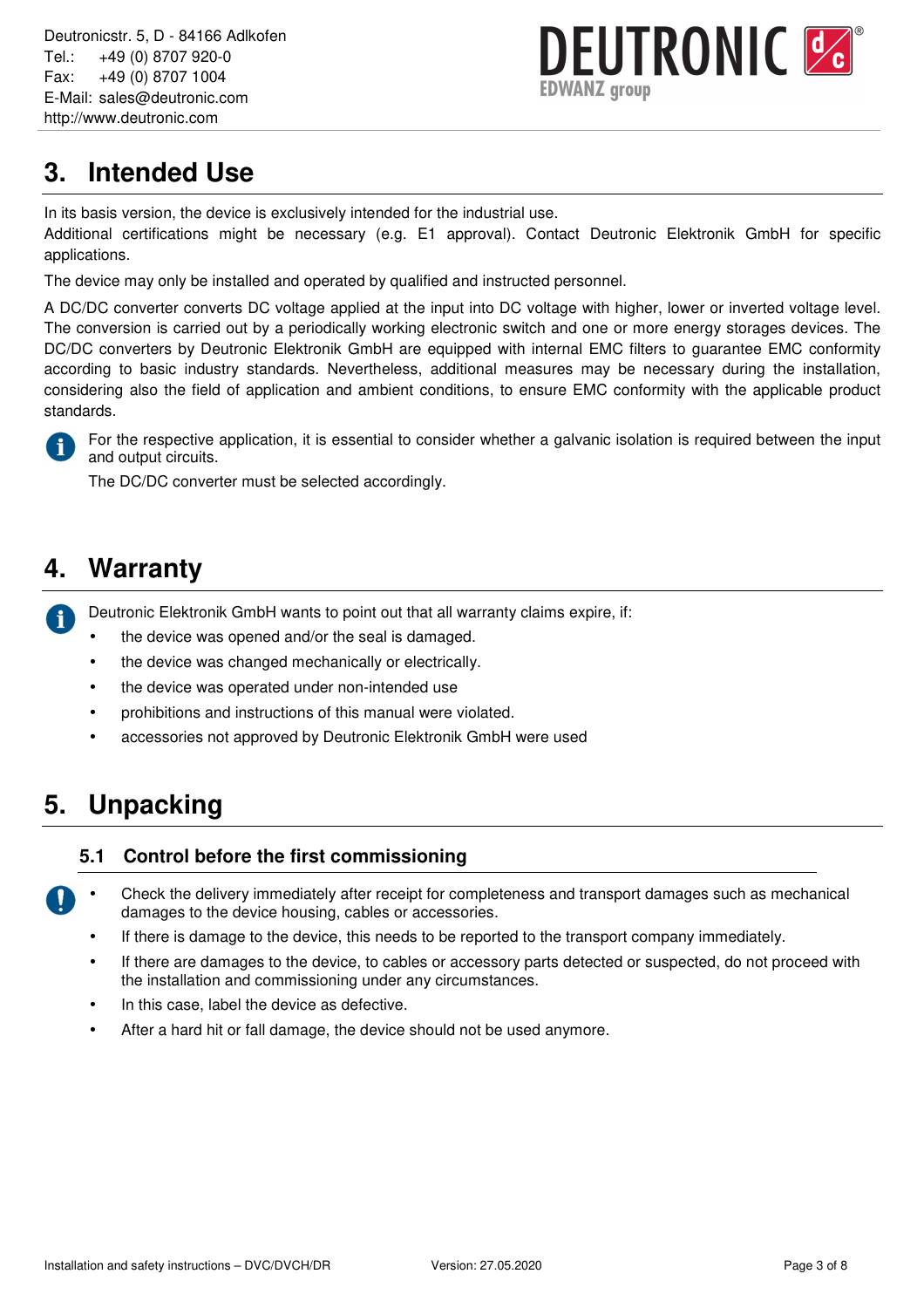# **DEUTRONIC &** )WANZ group

## **5.2 Disposal of the packaging material**

- - Keep used packaging material for a possible reuse.
	- If this is not possible, ensure an appropriate and environmentally friendly disposal of the packaging material while considering the current environment protection guidelines.

## **5.3 Storage**

- Incorrect or improper storage may result in damage to the device.
- Protect the device during storage against pollution, humidity and extreme temperatures.
	- After long storage times, check the proper function of the device before use.

## **6. Installation**

## **6.1 Requirements for the installation place**

- The device may only be operated in the environmental conditions specified in the data sheet.
	- The operation of the device may only take place on a mechanical, stable, level and not burnable surface..
	- Make sure that there is sufficient cooling according to the application, see chapter 6.3.
- It has to be ensured that no metallic items can fall between the input terminals, the output terminals of the converter and lines connected to them. There is danger of short circuit and fire.
	- The device may not be operated in close proximity of aggressive vapors, in explosion-endangered areas or in proximity of ignition sources.

## **6.2 Operating situation**

- The operation of the device is only allowed in the operating situations described in the data sheet.
	- The user assumes the sole responsibility for the professional execution and safety of the installation.
	- Installation sets that are suitable for the installation and approved by Deutronic can be found under **www.deutronic.com.**
- Only use installation sets approved by Deutronic.
	- The device is to be screwed to the mounting surface at all designated points.
	- Include valid standard works, such as VDI 2230 for the calculation of bolted connections.
- It is prohibited to make mechanical changes to the device, such as drilling holes, for the mounting of additional installation points.
	- Each change to the device may lead to life-threatening operating situations or fire.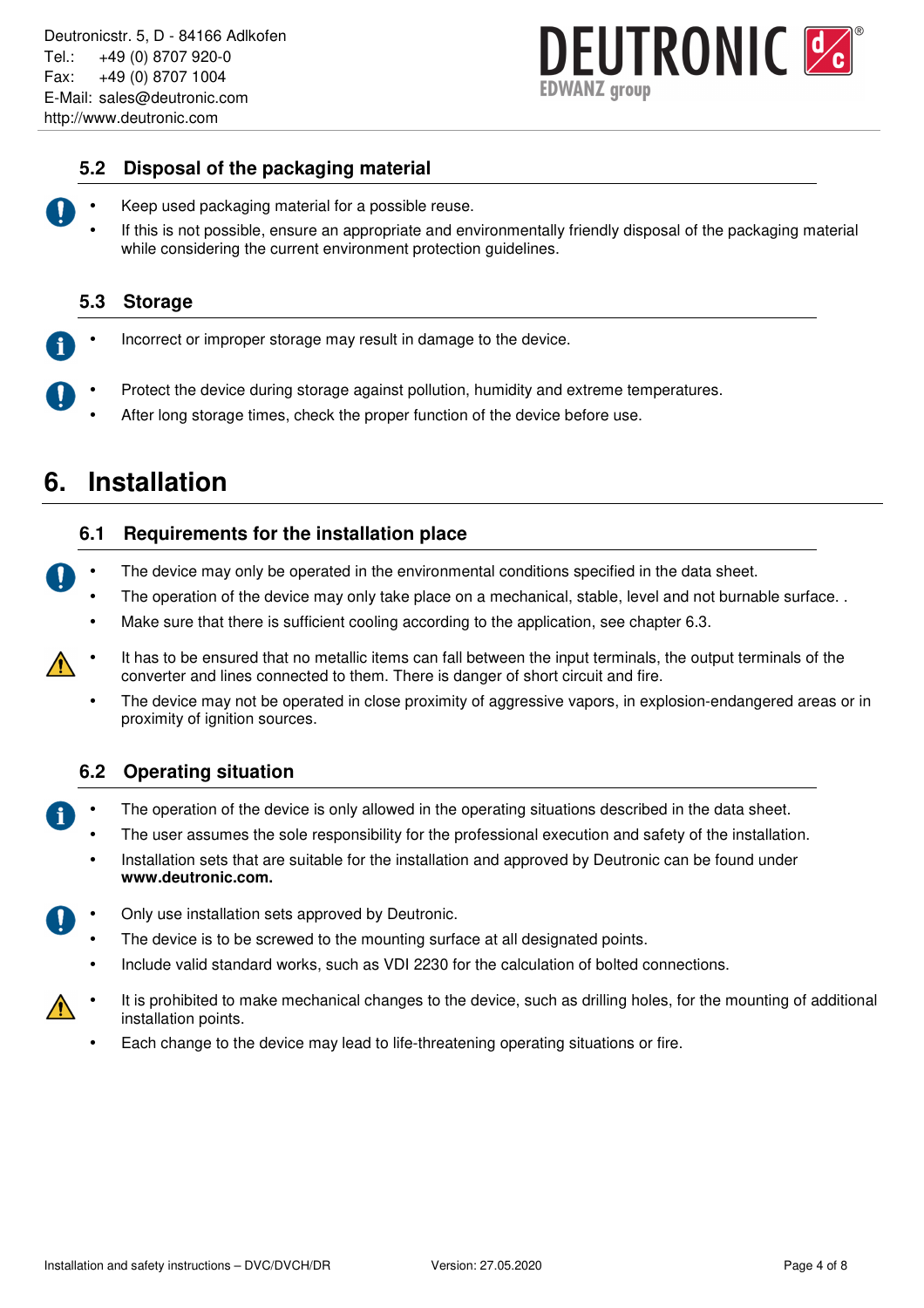

## **6.3 Cooling**

- The cooling concept of the device is exclusively based on heat dissipation via contact cooling between the device and installation surface.
	- The system integrator bears the sole responsibility for a professional installation in the end application and the control of sufficient heat dissipation from the device to the installation surface.
	- To check the temperature development of the device, a reference measurement point is defined in the data sheet.
	- An excess of the maximum permissible temperature can lead to a power reduction of the device or even to a protective shut-down.
	- The use of low amounts of heat-conducting paste is recommended.
- A permanently good thermal connection must be ensured between the contact cooling surface of the device and the installation surface.
	- Avoid material with high thermal resistance such as stickers, varnish layers, pollutions between the contact cooling surface and installation surface.
	- Consider the maximum power loss of the device at the operating points when dimensioning the cooling concept.
- The possible thermally induced operating states (power reduction, protective shutdown) must be considered for the overall system.

## **7. Installation and preparation for the operation**

## **7.1 Connection**

#### **Device connection**

- The type plate includes the valid connection dates.
- The maximum output current and maximum output power of the connected users may not exceed the nominal values of the DC/DC converter.
	- Only use accessory parts approved by Deutronic Elektronik GmbH.
	- Tighten the connection clamps according to the torque specifications in the data sheet and secure them against loosening.
- Before starting the installation and maintenance works, separate the system from all energy sources. Secure against reconnection and ensure that no voltage is present. There is danger of electric shock.
	- Do not wear any jewelry or metallic items during commissioning and maintenance works. There is danger of severe burns because of short circuits.
	- No single wires of braids may stick out. Braids must always be completely in the clamps. There is danger of short circuits and burns.
	- Loose fit of DC input and DC output connections may lead to spark formation or overheating. There is danger of burns.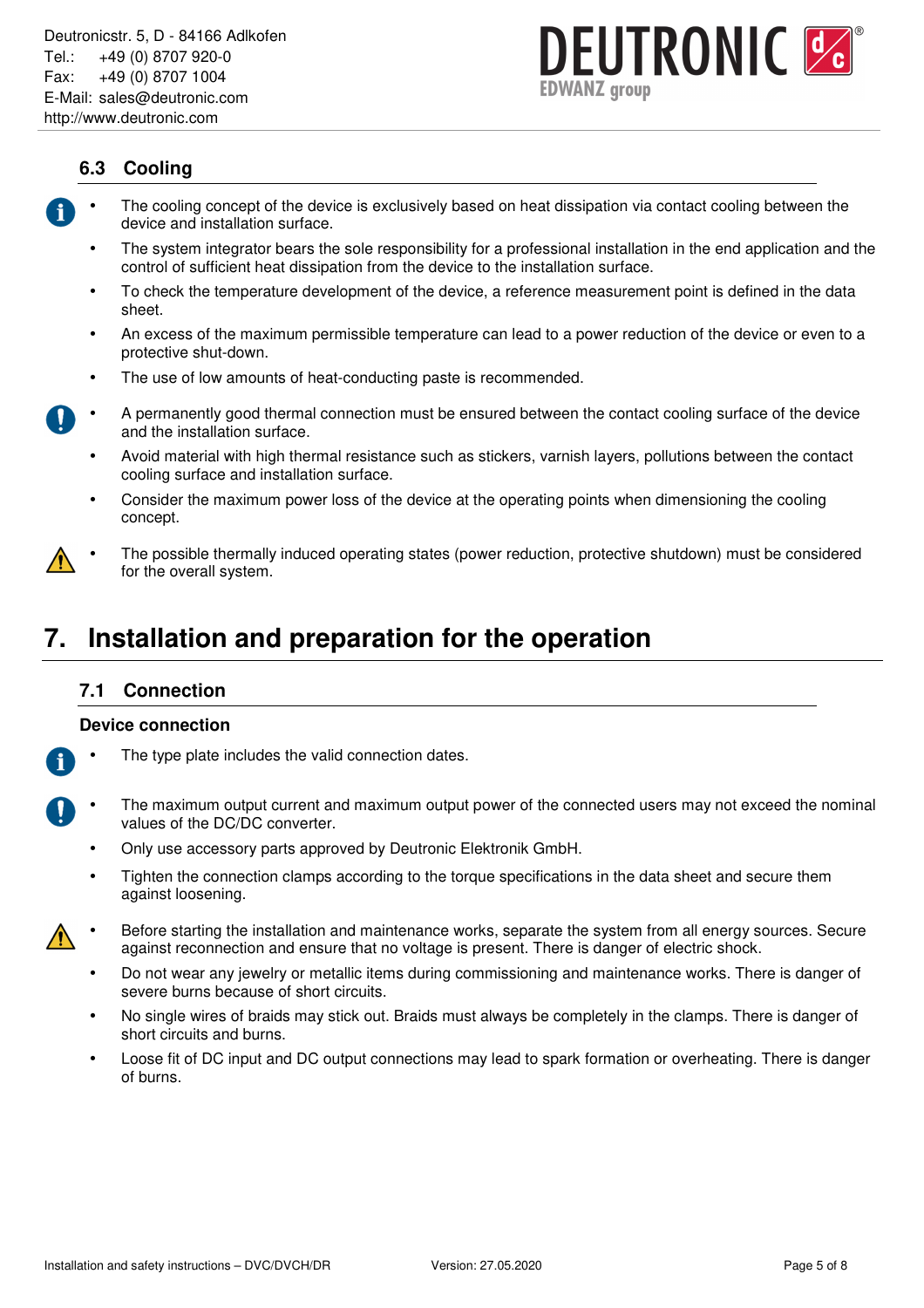

#### **Protection**

- Generally, the device does not have an input or output protection.
- The primary and secondary side protection of the DC/DC converter in the respective application is the responsibility of the system integrator.
- 

• Depending on the model, a fuse must be installed according to the data sheet.

## **Reverse polarity protection**

- Generally, the device does not have an integrated electronical reverse polarity protection.
	- Devices with connector connection technology may have mechanical reverse polarity protection on the device side.
- When connecting the device, observe the correct polarity of the connection cables.
	- Input and output may not be connected in reverse polarity. Danger of irreparable damages and fire.

## **Inrush current limitation**

- Generally, the device does not have an integrated inrush current limitation.
- If required, intend an external inrush current limitation. The calculation of an external inrush current limitation mainly depends on the input capacity of the device and the impedance of the used connection cables.

## **7.2 Cable routing**

#### **Cable routing**

- All cables connected to the device must not contact the device housing to avoid damages caused by hot surfaces.
	- Lay the cables as freely as possible for a better cooling, however, pay attention to a sufficient fixation.
	- Replace damaged cables and lines immediately. The device has to be decommissioned and protected against being switched on again.
	- Use empty conduits and feedthroughs if cables need to be led through sheet metals or other sharp-edged parts to avoid mechanic damages.
	- Lay all cables so that no damage or mechanical stress occurs. Never bend cables sharply.
	- Only use copper cables for the connections of the device.
- If cables are damaged, danger of fire as well as electrical shock exists. Thermal overheating of the cable isolation may be caused by:
	- o Hot surfaces of the device
	- o Winding or bundling of input and/or output cables
	- o Joint routing of the input and output cables of the DC/DC converter.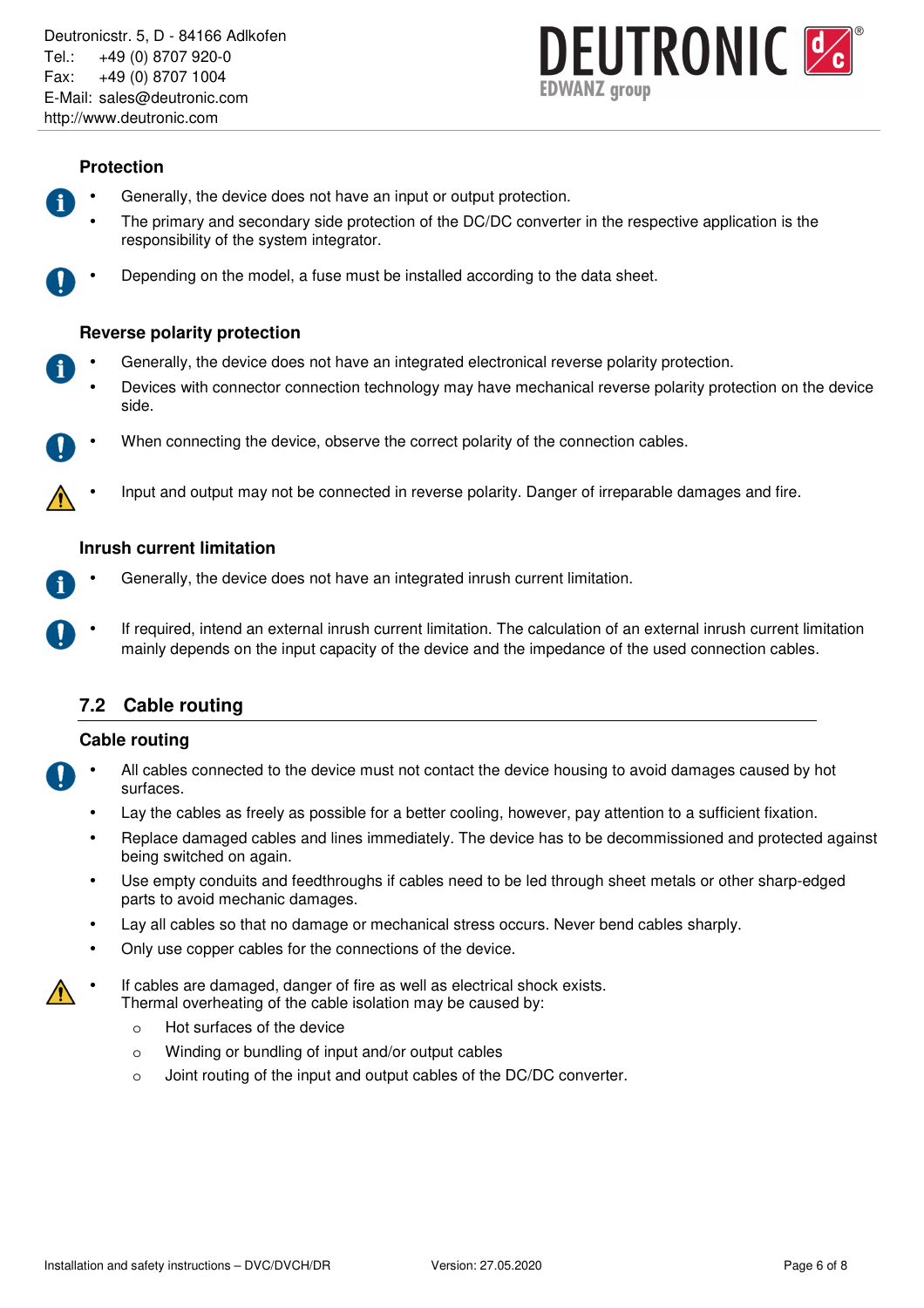

### **Cable dimensioning**

- Observe the relevant norms for the cable dimensioning such as VDE 0298-4:2013-06.
	- Select the nominal cross section of each conductor so that its current load is not smaller than the maximum permanent current that flows through the conductor under normal conditions. Additionally, consider possible overcurrent and transients.
	- The limit temperatures of insulating covers and sleeves may not be exceeded.
	- Consider the resistance against environmental influences and the expected mechanical load in the respective application.
- If cables are damaged, danger of fire as well as electrical shock exists. Thermal overheating of the cable isolation may be caused by:
	- o Hot surfaces of the device
	- o Winding or bundling of input and/or output cables
	- o Joint routing of the input and output cables of the DC/DC converter.

#### **EMC – approved cable routing**

- Due to electromagnetic compatibility (EMC), input and output cables have to be laid with as much distance to each other as possible. Ideally, cables are routed away from the device on the opposite sides of the housing without the cables touching the device housing.
	- The DC/DC converter is intended as a component for the installation into a system. The conformity certificates for the system have to be rendered by the system integrator.
	- The output cables of the DC/DC converter need to be laid to the user as closely and parallel as possible due to electromagnetic compatibility.
	- Interface cables (if existing) may only be connected to the device in a shielded version with a shield at both ends.
	- Interface cables must be laid separately from the input and output cables of the device.

## **7.3 Communication interface**

- The device internal interfaces are galvanically separated from the input and output of the DC/DC converter.
- Use interface cables with a shielding at both ends.